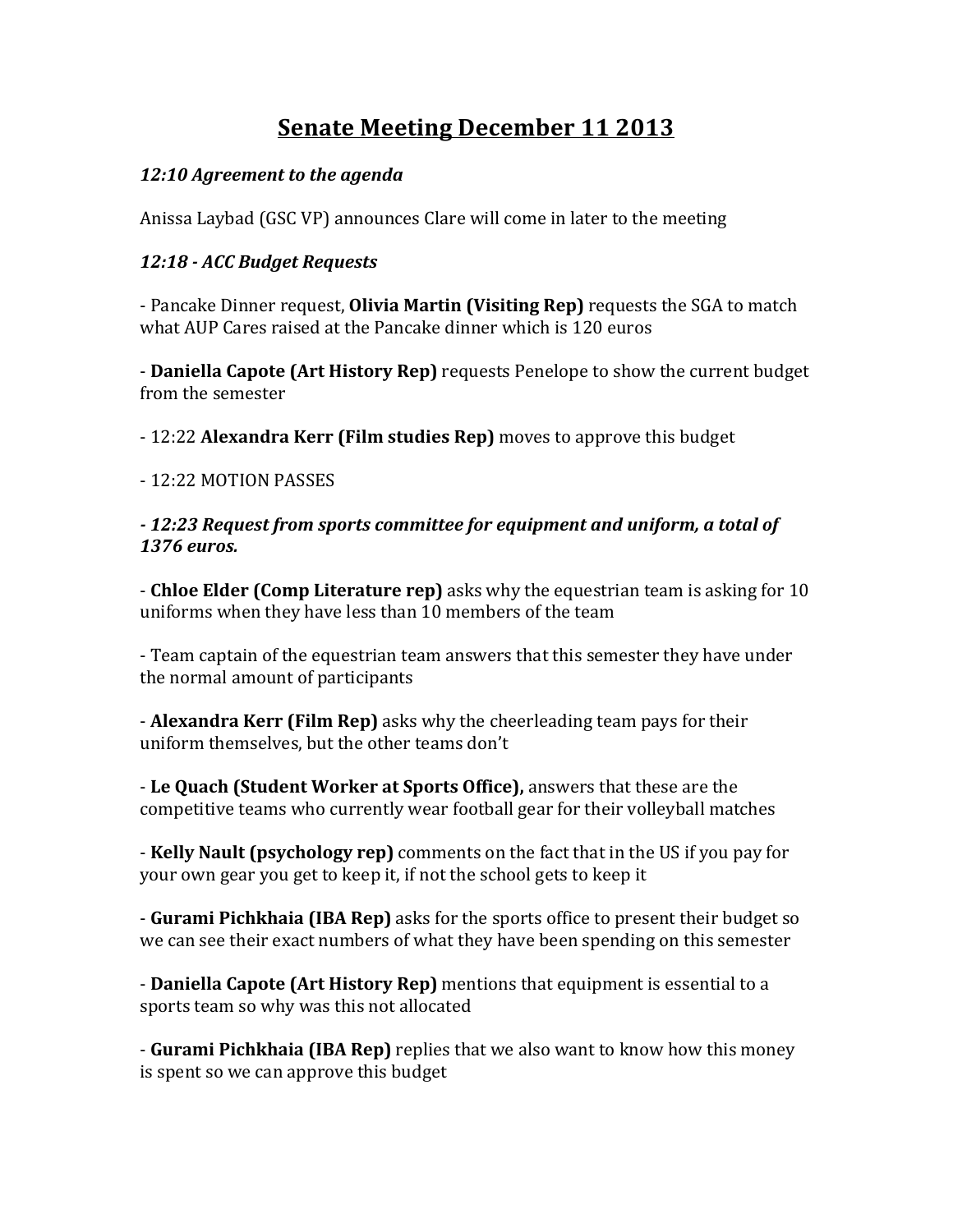- **Mary Rizk (History Rep)** states that if we are going to give money to teams to have uniforms these uniforms should be passed on

- **Monica Sedij (ICP Rep)** asks if they have considered asking sports teams to sponsor them, the sports team mentions they have been more competitive so it would be a good idea to look for more support

**- Alexander Sethi (sports rep)** replies that it hasnt been in their list of priorities but they will consider it

- **Philip Delahunty (senior rep)** states that his stance is it is a ridculous notion to pay for socks is something they should not be financing if they are just going to take it home

- **Sven Van Mourik (USC President)** also says that dont underestimate the importance of putting the AUP name out there, if senate approved of the budget last week for 1000 euros for a 20 minute play, then we shoud reconsider giving something which is worth more for the whole semester

- Le Quach (sports rep) notes that senate gives money to other clubs which have less than 40 members, she states that the SGA does not even come to support the team matches and games

**- Joe Lukawski (MAGC rep)** motions to approve and amend this budget so eliminate anything which doesnt have any AUP logo on it as we should support and put our name out to the school

- 12:47 MOTION IS APPROVED 

*- 12:48 Condom tree christmas request at the Holiday Bash*

- **Joe Lukawski (MAGC Rep)** moves to approve this budget

- 12:49 MOTION PASSES

*- 12:49 End of Semester Review*

- **Joelle Gewlob (Student Leadership)** and **Kevin Fore (Student Affairs)** hand out A3 sheets around the room which show the events whether it was SGA sponsored and how much was spent from the budget

**- Joelle Gwelob (Student leadership)** continues to show the statistics via a powerpoint presentation

- **Joelle Gwelob (student leadership)** presents the success of the committees